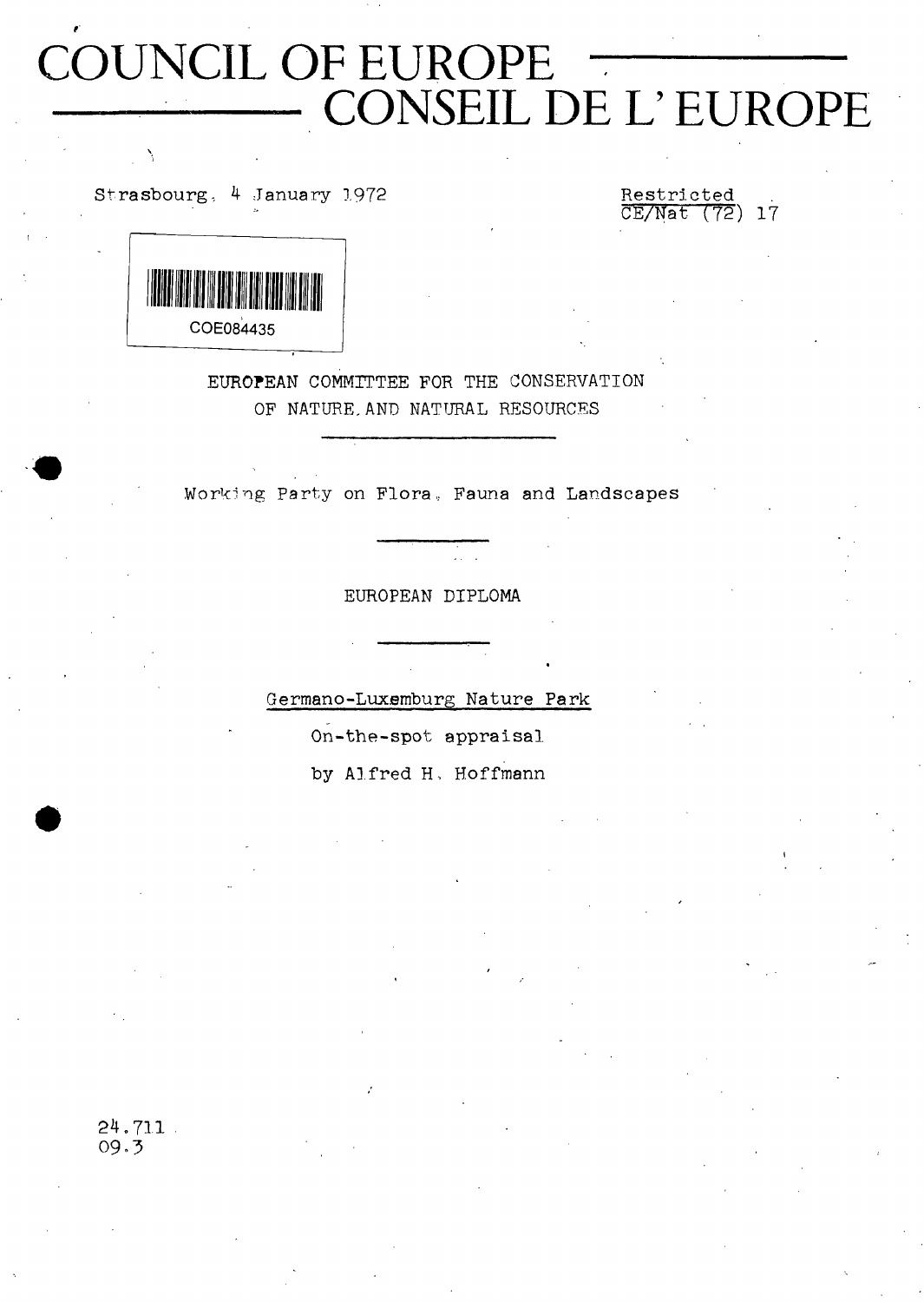$\mathcal{O}(\mathcal{E}^{\mathcal{E}})$  , where  $\mathcal{E}^{\mathcal{E}}$ 

#### **INTRODUCTION**

 $\label{eq:3.1} \frac{1}{2}\int_{\mathbb{R}^{2}}\frac{1}{2}d\theta_{1}^{2}\frac{d\theta_{2}}{d\theta_{1}}\frac{d\theta_{2}}{d\theta_{2}}\frac{d\theta_{1}}{d\theta_{2}}\frac{d\theta_{2}}{d\theta_{2}}\frac{d\theta_{2}}{d\theta_{2}}\frac{d\theta_{2}}{d\theta_{2}}\frac{d\theta_{2}}{d\theta_{2}}\frac{d\theta_{2}}{d\theta_{2}}\frac{d\theta_{2}}{d\theta_{2}}\frac{d\theta_{2}}{d\theta_{2}}\frac{d\theta_{2}}{d\theta_{2}}\frac$ 12 网络欧洲 经行为 On 17 April 1964, a State Treaty between the Grand-Duchy of Luxembourg and the Land Rhenish Palatinate of the Federal <sub>V</sub> Republic of Germany was signed in Clerf with the object of creating the first international Nature Park in Europe.

The Germano-Luxembourg Nature Park has an overall area of **790 km2 . It extends on both sides of the'rivers SU'rè and Our,** in a sequence of deep cut valleys and high plains. . Because of its geographical position, much of its primitiveness has been retained. The climate of the Nature Park varies from a wine-' growing climate to the rough climate of the Ardennes-Eifel area, **There are .a -number of objects of' interest, and relics of a- "/ varied<sup>,</sup> history. (1)** is the set of the set of the set of the set of the set of the set of the set of the set of the set of the set of the set of the set of the set of the set of the set of the set of the set of the set

**The treaty will, as far as possible, protect, maintain and improve the recreational' values- according to Uniform ' principles** in both countries. **A** combined landscape and development plan **has been worked out on ecological principles and will bui Id up . a viable and productive cultural landscape where the infra-'**  $\cdot$  **: structure is such that the Nature Park can fui fill its function as a recreational landscape for a large number of visitors !**

The legal basis for the creation of Nature Parks is, on **the German side, the land.planning law of the Land Rhenish ' ! Palatinate, where regions which are especially quaii.fied for the recreation of a large proportion of the population can be declared landscape'protection areas and be developed as Nature** Parks. In Luxembourg, the 1965 law on the Conservation of Nature and Natural Resources provides ways and means of  $\cdots$  ; **protecting the landscape. protecting the landscape.**  $\cdots$  ,  $\cdots$  is a set of the  $\cdots$  is the set of the  $\cdots$ 

**The Germano-Luxembourg Nature Park lies.in.the heart of Vie sterri 'Europe. : Physically it belongs to the Trier -Luxe mb ou rg basin which climatically forms a transition zone between the mild wine-climaté of the valley of the Mosel and the soméwhat** The northern part forms the Islek. La Monther contains many slopes and, because of the many valleys, only small high plateaux. small high plateaux.

# **History** '  $\frac{1}{2}$  . The set of  $\frac{1}{2}$  ,  $\frac{1}{2}$  ,  $\frac{1}{2}$  ,  $\frac{1}{2}$  ,  $\frac{1}{2}$  ,  $\frac{1}{2}$  ,  $\frac{1}{2}$  ,  $\frac{1}{2}$  ,  $\frac{1}{2}$  ,  $\frac{1}{2}$  ,  $\frac{1}{2}$  ,  $\frac{1}{2}$  ,  $\frac{1}{2}$  ,  $\frac{1}{2}$  ,  $\frac{1}{2}$  ,  $\frac{1}{2$

**iThe"majority of the Nature Park, is old cultural land, ' especially in the southern part which was settled very early. ,** This was because of the more favourable climatic and soil **conditions and the greater'ease of road construction/**

In the river valleys and the area of the Luxembourg<sup>\*</sup> sandstone (Ferschweiler Plateau with border areas, Müllerthal) various finds from the Stone Age have been made. Full all the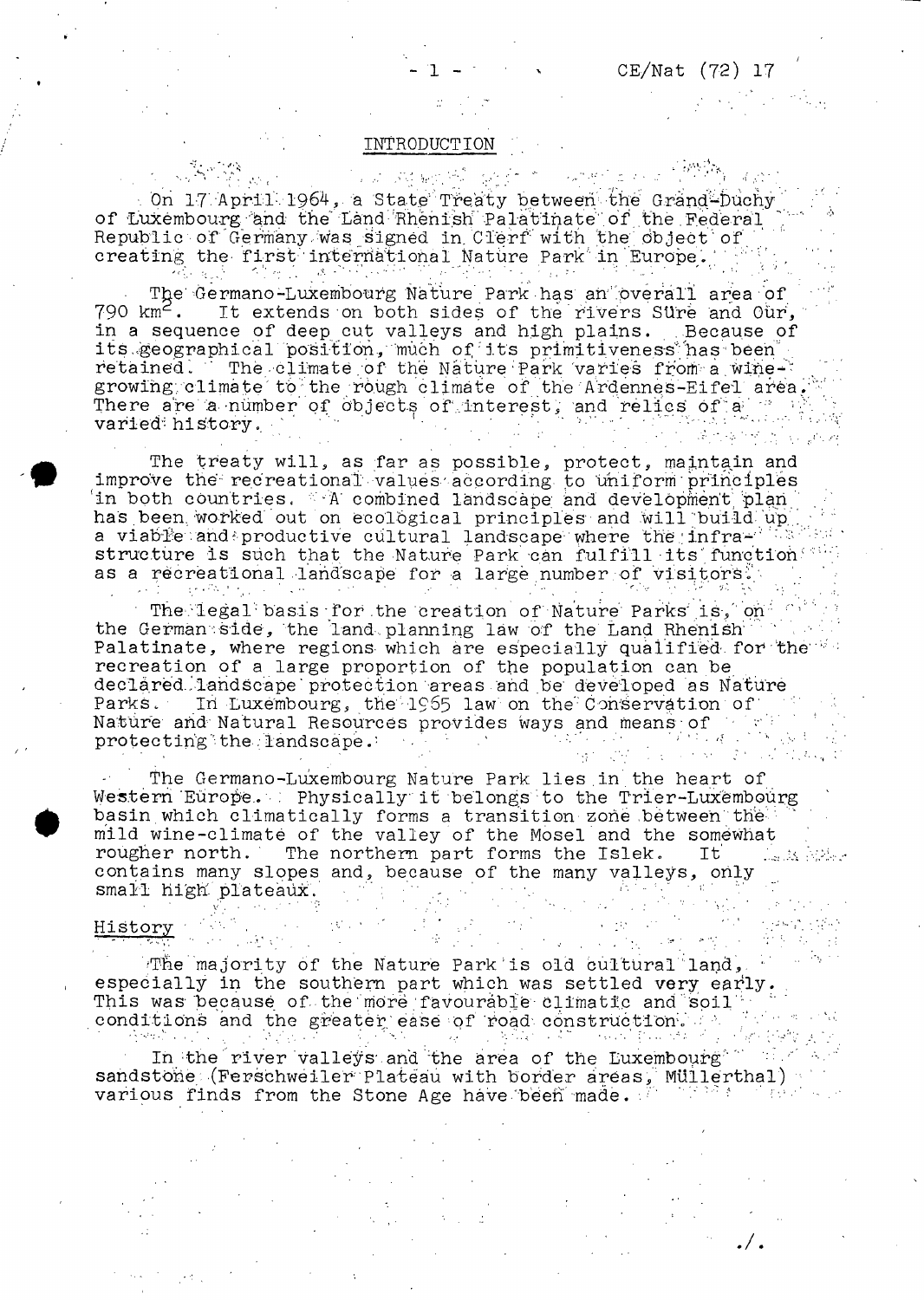## $CE/Nat$  (72) 17

**During the pre-Roman period (Bronze and Iron Ages), the area was increasingly settled] in the Bronze Age, particularly, the southern Gutland and the lower Sure;, river were occupied . Celtic artifacts have, been found especially on the lower Süre river and** the Ferschweiler Plateau. The little craters (Mardelle), which **are also widely distributed in western Lorraine, point to an** early Celtic settlement. Such craters are still to be found today in the area of Consdorf.

- 2 -

**In tbe Islek, the earliest settlements were of this period,** and were extended during Roman times with the development of a<br>road system. The Roman settlements consisted mainly of single The Roman settlements consisted mainly of single farms and some villas, classical examples being the villas in **Bollendorf and the mosaics in Diekirch. Finds' from Roman times,** are scattered over the whole area of the Nature Park.

**In Frankish.times, new settlements appeared,. especially on the better soils of the lower valley of the Süre, and in the river plains and the favourable altitudes of the Luxembourg sandstone. There generally does not appear to have been such settlement in the climatically harsher Islek- At the beginning of the mass migration, the first stone fortifications appeared in the more favourable areas, and were of importance during the** raids of the Normans in the 9th century, and in the 10th century **Hungarian threat. There are also a number of fortresses and** castles, some dating back to the llth century.

**Luxembourg possesses a list of protected cultural monuments, in the extract of memorial B, No. 68, of 27 November 1967-, This was based on article 2 of the Law of 12 August 1927 regarding the conservation and protection of monuments and landscapes of importance to the Nation.**

**The German, part also has a great number of cultural monuments** but these are not yet classified,

#### **Geology**

**As far as geology is concerned, the area of the Nature Park is very interesting because many different formations are** represented. The only uniform part is in the north (Islek), **in which Devonian strata are dominant. In the remaining areas,,** there is a constant change in the stratigraphy, due to faulting.

**In the Jslek, in the area of Marnach-Ulfingen as far as Neuerburg and Maxweiler, the lower Emsian is found. In parts, greywacke has weathered to medium deep soils. These are perhaps the best soils of the Islek, as they are relatively loose and porous. In the northern part, the, shales of the lower Emsian** are very frequently represented.

. / .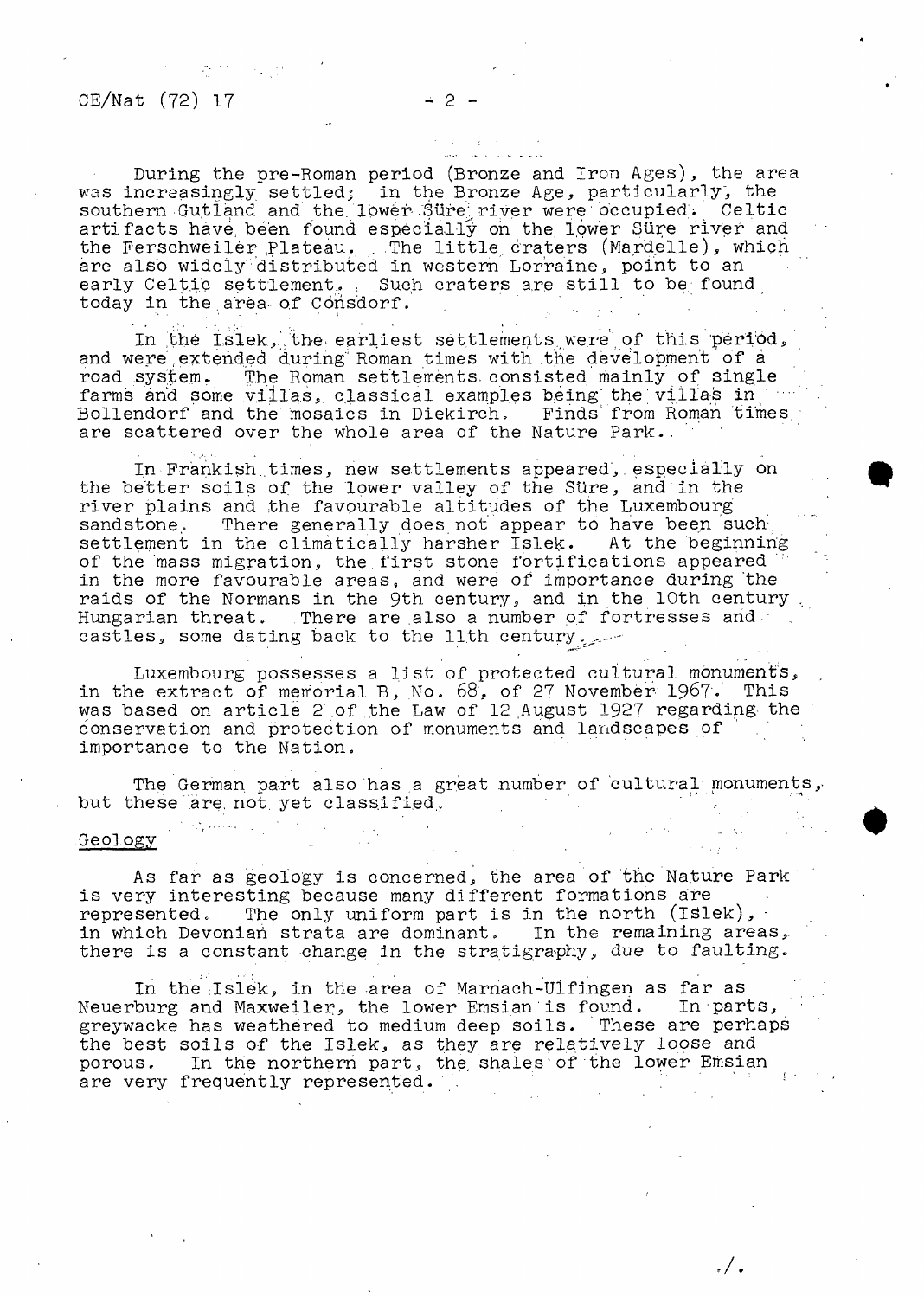$CE/Nat$  (72) 17

**The' Bunter slates of Clerf are Interrupted by Wiltzer slates which,, consist, :ih the'upper Emsian, of shales. ....On** weathering these give only a thin layer of soil at higher, **altitudes-, while in the ' depressions the resulting .clays -tend** to hold stagnant water.

As a whole the region of the Islek has lime and phosphate. **deficient shallow soils formed from weathered slates..**

**In the Gutland, • different conditions' occur'. 'In the area of Fonhren-Diekireh and Roth-Körperich, for example, upper** Bunter Sandstone appears while Muschelkalk (triassic shelly **limestone) outcrops in the valley. of-the Sour, from Reisdorf"to -** Rosport, as well as in the valley of the Gaybach and the Enz.

Lower Keuper formations are relatively rare, the middle **Keuper formations being much, commoner on the slopes.'of the Sour, valley,' between Echternach and Wallendorf, around Eppeldorf, on** the river Black Ernz, and in the region of Biesdorf.

**The' central part of the Nature Park consists Of Liassic sandstone, which lies on impermeable clay, and'this is the** reason for the landslides which influence the scenery of the **landscape,, on its boundaries. - The many canyons of the' Liassic** sandstone also present an imposing picture.

#### **Vegetati.on •**

**The vegetation of.the Nature Park is extremely varied, due' to the diversity of its Climatic and soil conditions. Floral elements of Mediterranean' type are particularly interesting.** In the region of the Islek, with its slate and greywacke derived soils, the high plateau carries montane beech association, **but' this' is.quite often replaced by monocultures of'-spruce. On the northern slopes, apart from the oak-hornbeam association\*. '** the interesting "Schlucht-Wald" (an ash-sycamore-beech association)  $occurs.$ 

**' In the area of the, Keuper soils, there is an oak-hombeam association.; (in the-valley "of the Süre, on the Muschelkalk** soils, orchid-beech associations occur, on the southern slopes, **there' is^a transition to the sub-Mediterranean Turkey oak association; and- on the northern.slopes,'an ash-sycamore-beech** association (Schlucht-Wald).

**■ In the region of the Liassic sandstone, a beech-oak association Is found, and on the southern slopes.a sub-Mediterranean' oak^-alder or Snowy mespil-as association. In the** oak-alder association of the southern part of the Park area, some plants from the Mediterranean area also occur.

**■ According to Gobel and Reichling, a range of rare plants • occur in the Nature Park, including,various species of orchidsand ferns. .**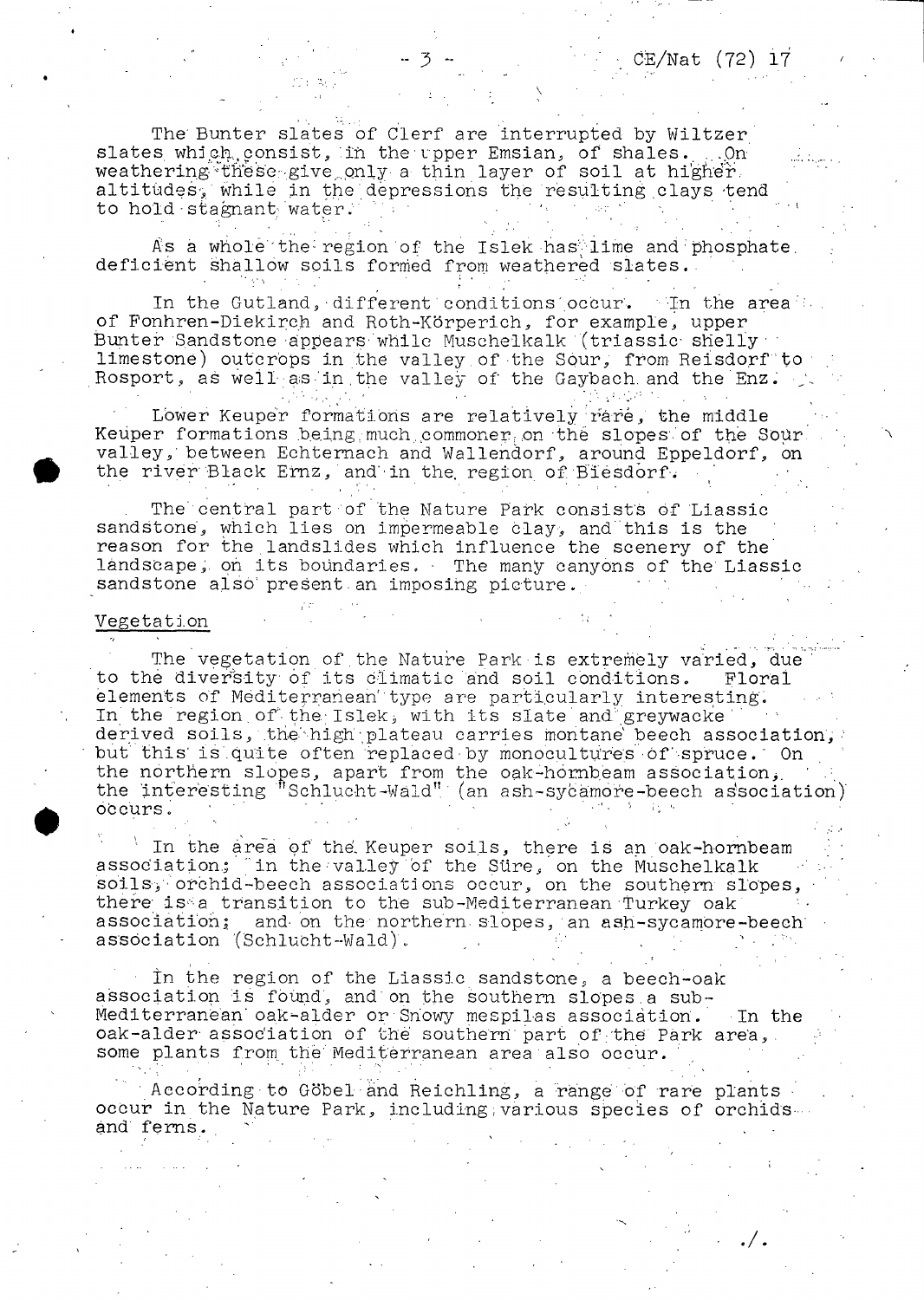# $CE/Nat$  (72) 17

#### **Fauna**

A two day visit to an area of  $731$  km<sup>2</sup> is hardly enough to **evaluate either the vegetation or the animals in great detail, and I had to rely heavily on reports and documents handed over to me on occasion of the visit.' If there is, nevertheless, a lot of detail, it means that a great deal of work has been done in research on the area and ,that all the data have been considered in developing' plans for the Nature Park..**

**As the whole, the fauna of thè Germano-Luxembourg Nature** Park<sup>i</sup> is similar to that of other Ardennes-Eifel regions. The wildcat, pine marten and stone marten and polecat still occur, **as do the weasel, stoat, badger, fox, red deer; wild boar, roedeer, hare rabbit,' partridge and pheasant. " 'Many' of these species are hunted.**

**As far as birdlife is concerned, it should be mentioned specially that the peregrine falcon still occurs, and so do the red kite and the grey heron. The eagle owl, which was formerly found in the area, has been reintroduced.**

**The richness in insects, such as beetles and butterflies, as well as the variety of snails is an index of a healthy natural balance.**

#### **Communication**

**Before going into details about communications within the Park itself, I would like to mention its extremely favourable** position for recreation in Europe. Within a radius of 200 km, **we find the whole conglomeration of the Ruhr, including the towns of-Cologne, Essen, Düsseldorf, Wuppertal and Dortmundj as well as the towns of Mannheim, Wiesbaden and Frankfurtj on the Belgian side, the towns of Liège, Brussels and Antwerp are within range. The Dutch province of North Brabant is also within this radius. The Nature Park can thus be reached within a reasonable time from.the large, heavily-populated areas of norther Continental Europe. In order to get to the Germano-Luxembourg Nature Park from these areas, there are various highways already in existence. On the Luxembourg side, the railway line from Liège to Luxembourg** touches the Park between Troivierges and Ettelbrüch. **the railway lines which reach the Park on the German side are used for the transport of goods only.**

**The road system of the Park itself is. adequate and the surrounding roads, which ensure access to it, are sufficient. The roads in a north-south direction, such as the No.'16 in** Luxembourg, the E<sup>42</sup> and the L 1 in Germany, serve mainly to bring the traffic to the Park, while the roads leading from east<br>to west provide access within the Park. There are many interto west provide access within the Park. **connecting roads within this, system.**

**It might be mentioned here that the bus service within the Park is not yet satisfactory.**

./.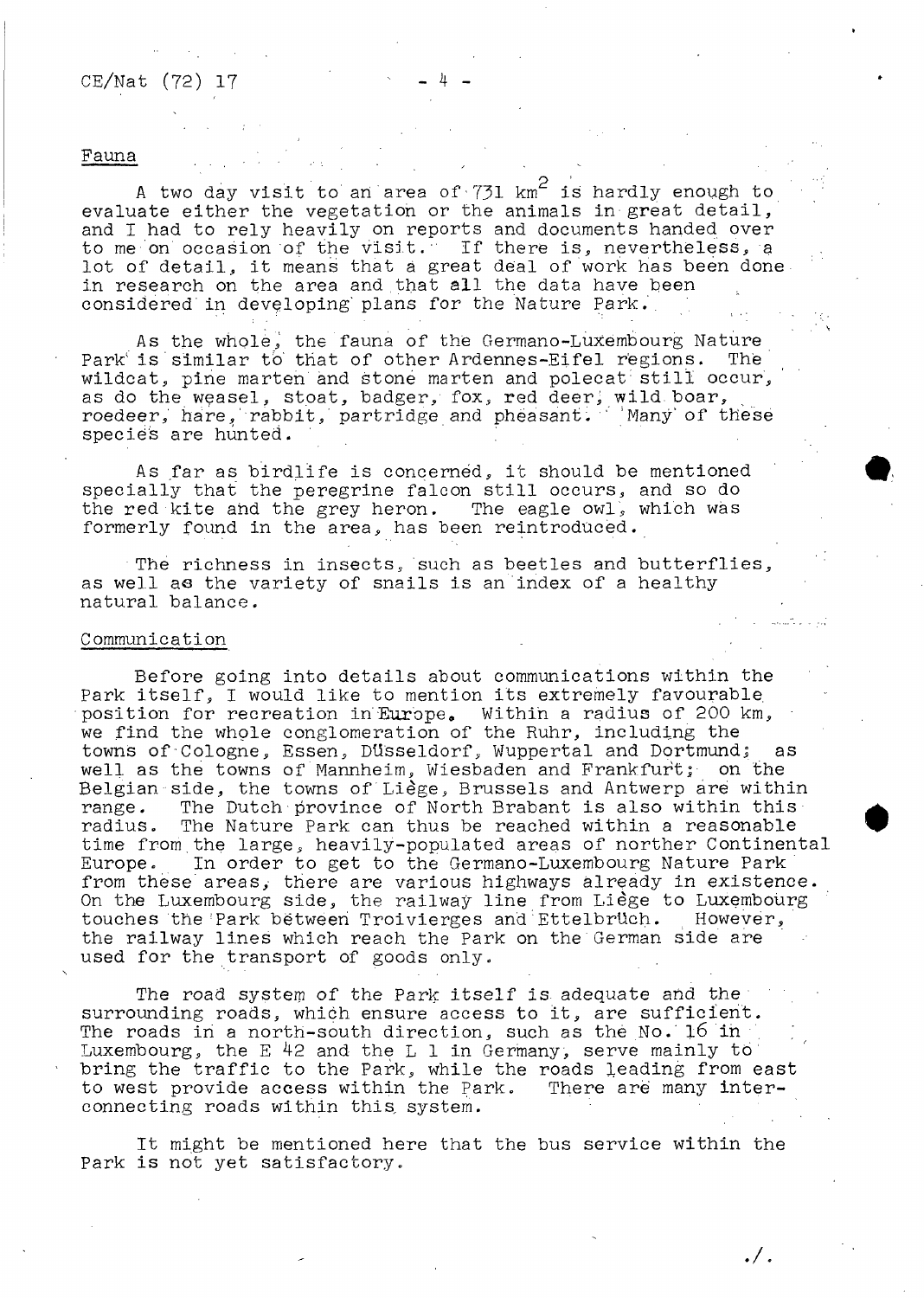#### **Tourism**

**The recreational and tourist possibilities of the arêa were . . recognised by the people of Luxembourg before World War II. Not only the extremely-diversified and' attractive landscape, but, also its many cultural and,historic monuments appealed to people searching for quiet recreation.. .. The German part of thé Park was developed with the'.view to this kind of recreation only after-the creation, of the Nature;Park " Südei fei'" in 1958.**

For some time, tourism has been considered an important<br>e of revenue for the inhabitants of the area. Even though source of revenue for the inhabitants of the area. **the.number of hotels has slightly decreased since 1957', the**  actual number of overnight guests has increased, and a **considerable increase.can be;noted in the overnight camping stays. The Luxembourg part, for instance, had an overnight stay' figure of 408,076 in 1961. which had increased to 681,659 in' 1967,** and camping had increased by 163%. **overall figure'was 147,522 in 1970. -**

**•An inquiry has' been carried out among the visitors to the** Park for consideration in the landscape and development plan. More than half the tourists are already aware of the existence **of the Nature- Park and are attracted by its highly diversified** landscape. More than 60% stay for more than 10 days at a time. **Camping.,is. very- much sought after and quiet recreation, • such as walking in the forests and along the streams,'has priority.**

#### **Natural Monuments**

The area of the Nature Park contains as yet no nature **reserves,■although certain small valleys are planned to be established as such,.especially on the, Luxembourg side. There are also various.biotopes or natural monuments such as the ash-sycamore-beech "Schiuchtwald" and the Devil's Canyon** ("Teufelsschlucht") near Ernzen.<sup>\*</sup>

**Luxembourg has yet to create the legal basis for establishing** nature reserves of natural monuments. On the German side, we find a number of classified Natural Monuments including special **rock formations, the breeding grounds'of thè peregrine falcon and exceptionally fine specimens of trees. Here it might be worth mentioning that near Hosingen, Luxembourg, which lies on the .eastern side of the. Park, a game park of. 146 ha has been** established which contains red deer, fallow deer, mouflon, wild<br>boar, roedeer and foxes. In this game park we also find a In this game park we also find a **number of cultural monuments which are well protected both in the German and in the Luxembourg'part. :**

**.'A "SOS Nature". centre .has as its aim the re-introduction of** wild animals to their natural life in the wild. In Bollendorf **(Germany) a bird park has been established-' which has great educational, as -well as recreational value, and adds to the attractions of the regions.' 7**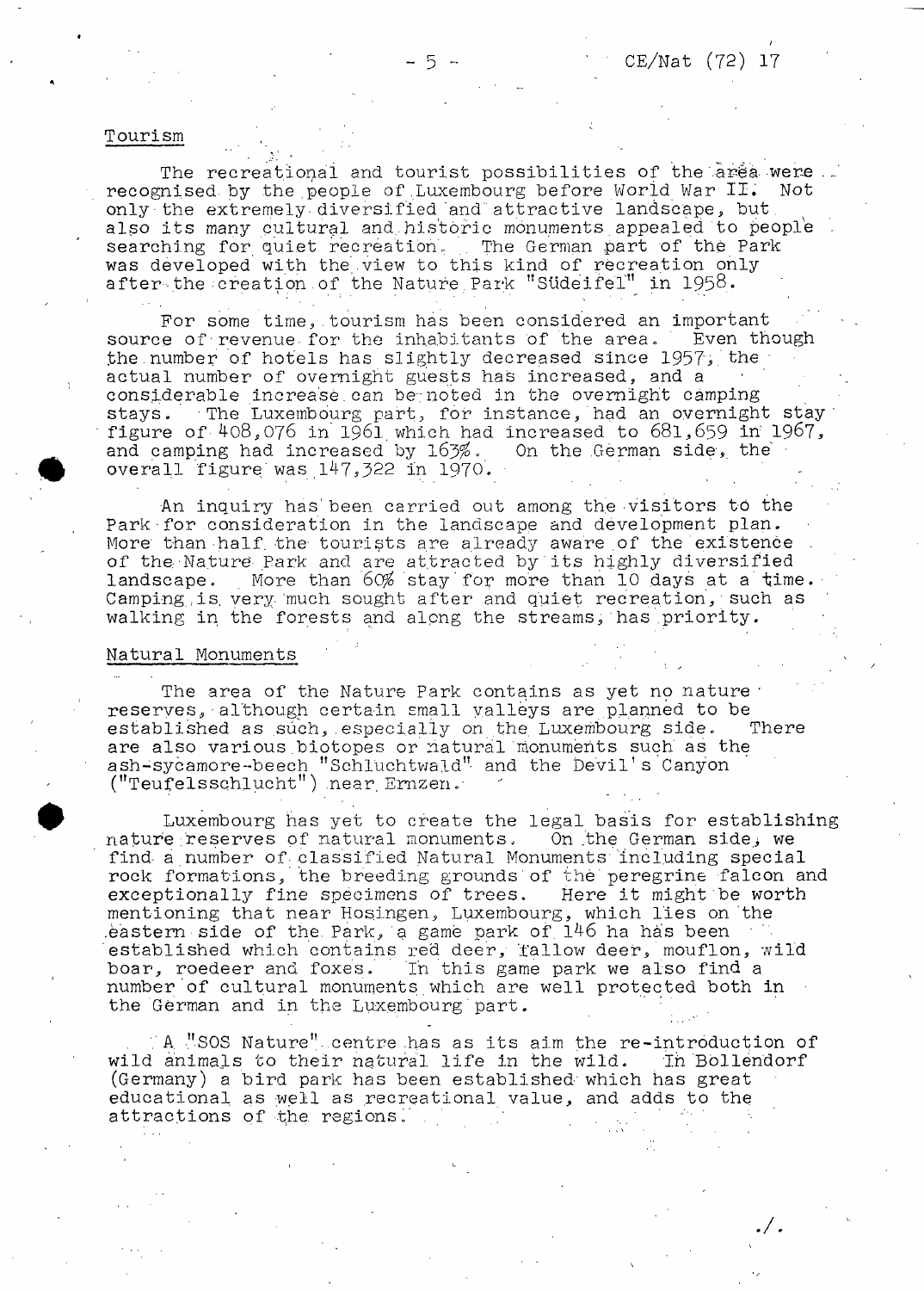### **Future. Plans**

**\**

The Commission for the Germano-Luxembourg Nature Park is made<br>' four members from each country. The chairmanship alternates up of four members from each country.<br>annually between the countries. Land Landscape plans have been worked **out - according to the. treaty 'between the two countries - to give' the Nature Park the character of a privileged landscape, to further its capabilities as a recreational area and, at the same** time, to improve the living conditions of the inhabitants. **After the production of the working plans for each country,, the Commission asked, for a combined landscape development plan of the whole Park including the enlargement decided upon on 17 March 19.70. The plan coordinates all the measures for the protection, maintenance and- management of the landscape based,on ecological** principles. It covers the whole of the 790 km<sup>2</sup> area of the  $\cdot\cdot\cdot$ **Nature Park. It can only fulfill its'function if the management of its agricultural, and forest areas is assured for the future,, and at the same time damage to the landscape or injury to its scenery can be avoided.**

**As far as agriculture is concerned, several methods are proposed to secure the upkeep of the agricultural areas without spoiling the character of the landscape. The Rhenish Ministry for Agriculture, Viticulture and Environmental Protection gives financial support towards the installation of holiday apartments in farms, following the Decree of May 1970.**

**For the forest areas the plan proposes the following important measures:**

**(a) The conservation of the deciduous forests in special places.i.e. the already mentioned ash-sycamore-beech "Schluchtwald".**

f

- **(b) The transformation of the** *monocultura!* **forests into mixed forests of deciduous and coniferous trees.**
- **..(c) . The treatment of the woodland areas including where and how to crop'the forest without causing landscape damage.**
- **(d) The creation of a. healthy fringe to the forest very important from the point of view of the scenic landscape** because it forms a transition zone.
- **(e) The establishment of mixed deciduous and coniferous forests in the areas to be reafforested.**
- **-.(f) Declaring erosion-prone forested slopes as protected .forests.**

**(g) Conservation of the narrow valley meadows which are characteristic of the landscape of the Ardennes and the Eifel.**

 $./.$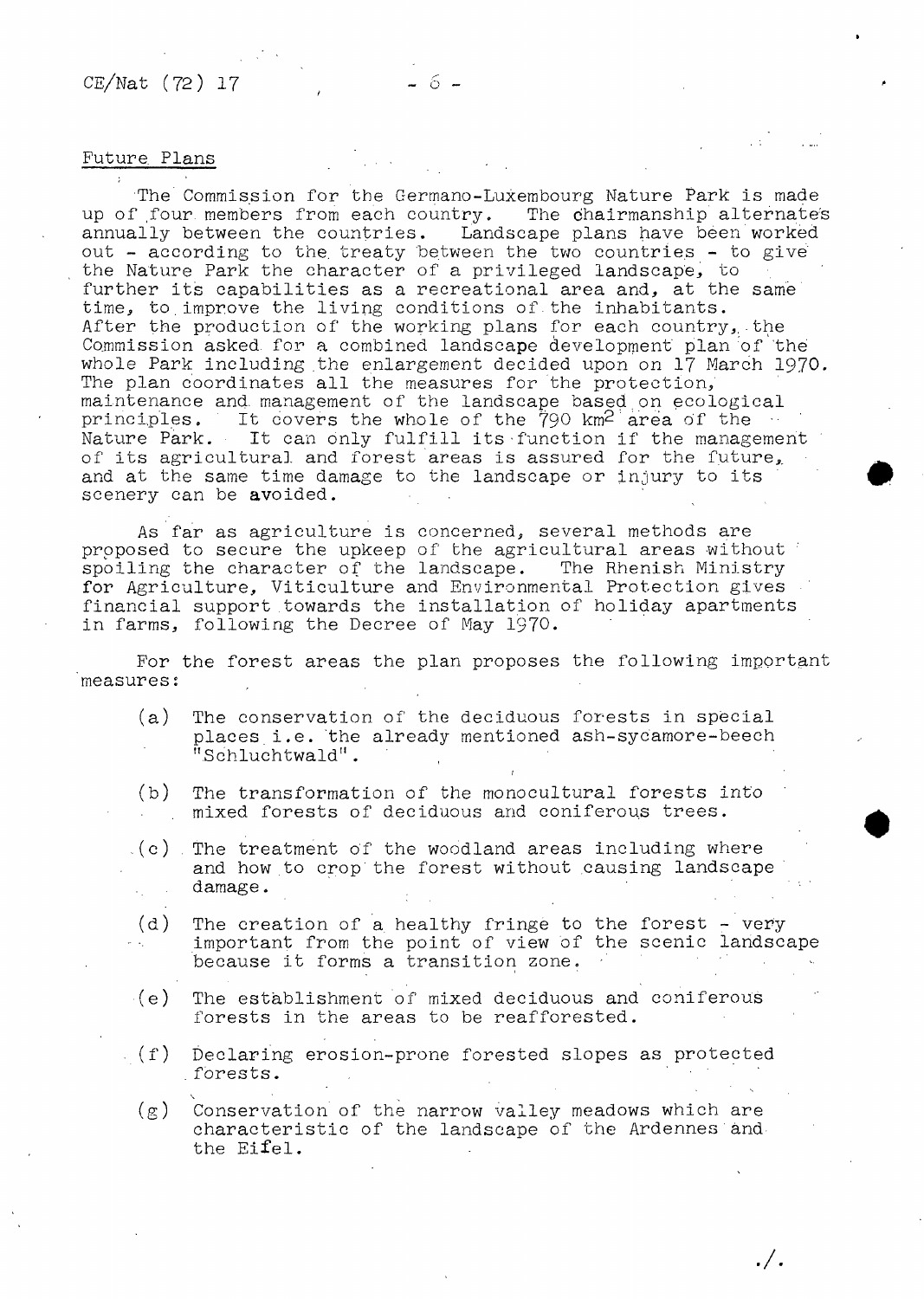$. / .$ 

**The plan further.gives various directions for the future structure of agriculture, and makes'suggestions on-building. These can be easily implemented if the existing laws are enforced in both countries. '**

**Efforts are to be made on both sides to reduce the number of rubbish dumps, and create syndicates of groups of villages so that waste may be deposited in suitable places. -This, of course, presupposes the appropriate utilisation, planning and planting of these areas.**

**In order to facilitate access to the.Park various measures including the creation-of parking areas and the elaboration of a bus transport network in the Park are proposed.' These proposals are of special importance for the northern part of the Park which** is as yet not easily accessible. Bus round trips within the **Park are being encouraged as a means of controlling the flow of the visitors.**

**The elaboration of.the system of foot paths is proposed, and the existing pattern of foot paths which start and finish at a parking area are being extended. It is also hoped to establish a system of bridle paths. The.paths and the proposed parking areas are to .be. simply constructed using natural materials, if they cannot be incorporated into existing forest paths. This will secure the best possible integration into the landscape.**

**Camping places which are at present mainly in the climatically mild valleys of the Süre and the Our and are near to the forest are proposed as camping grounds, although the leaving of caravans throughout the year in these areas will be forbidden. Suggestions for the establishment and elaboration of camping grounds and their integration into the landscape are given. ■ The planned playgrounds can, in many cases, be simple meadows which are arranged for the** seasonal use.

**The establishment of' water areas and swimming facilities are specially advocated in the plan, and detailed information is given on the damming of rivers and the necessary plantations.**

**The plan strongly advocates the building of a research station linked to the University of Trier-Kaiserslautern. The area of- the Nature Park, as already indicates, has a distinct significance for science especially in the fields of botany, zoology, geology and geography.**

**The means by which weekend houses and second homes shall be integrated into the landscape to make them as unobtrusive as possible is described in detail.**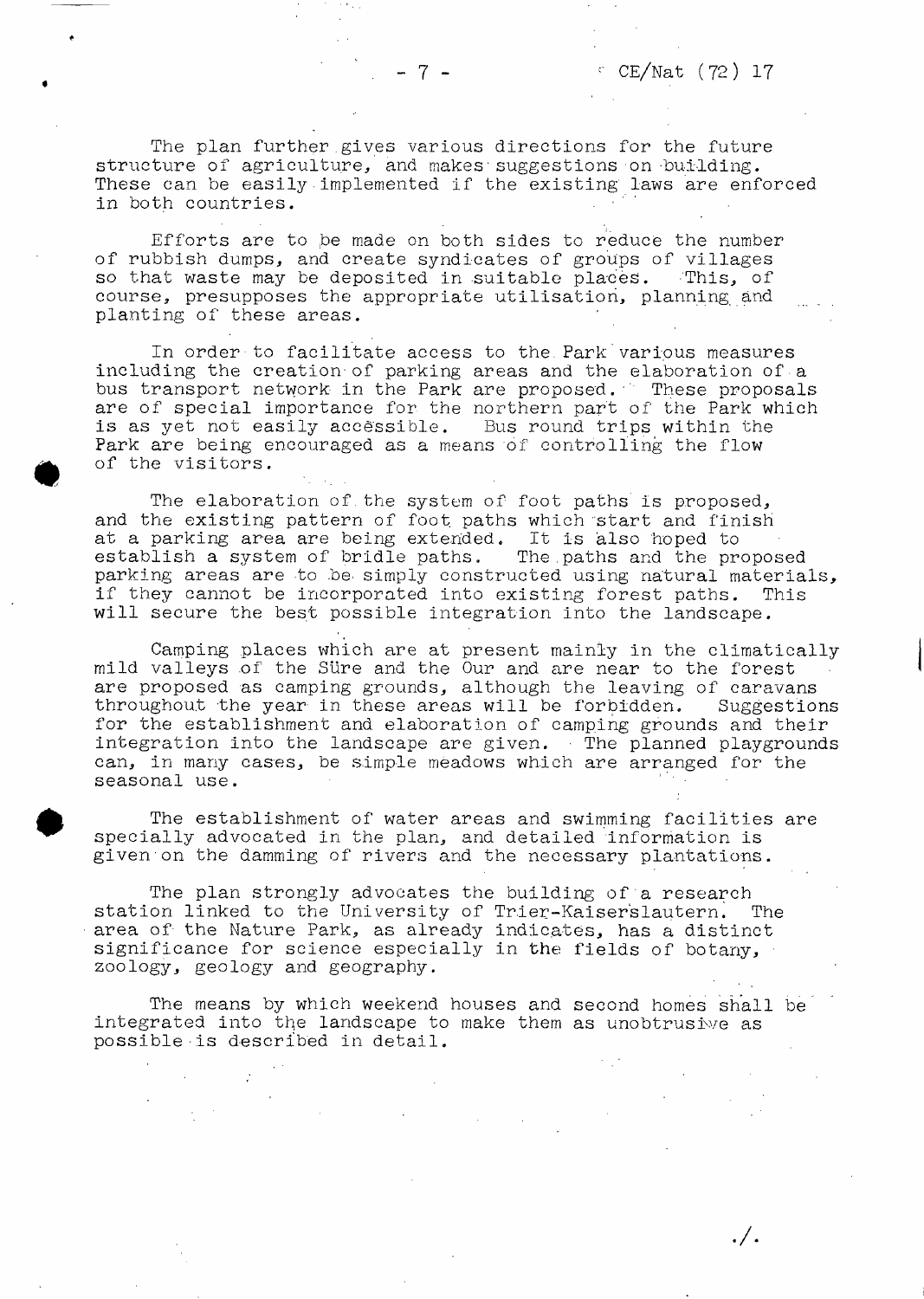The plan includes proposals for landscape maintenance, management and amelioration, and suggests plantations and shelter**belts, ways òf improving the village structure, restoration of monuments and sites, and the integration of roads. It ends with a summary of planning results showing the focal points in its execution.**

#### **Legal possibilities-**

**The treaty between the Grand Duchy of Luxembourg and the** Land Rhenish Palatinate has already been mentioned and forms the **basis of. this park'with its guaranteed, borders. It also pledges that it will protect, maintain and develop the park as an area for relaxation on the most uniform possible principles.**

**The legal base for the establishment of a nature park rests on the German side on the land-planning law (Landes Planungs Gesetz) of the Land Rhenish Palatinate. According to paragraph No. 12 of this law, areas which are particularly suited for recreation of large parts of the population can be made protected landscapes and turned into nature parks. The federal law on ■ town planning "Landschaf.tsschotz Verordnung", preserves the countryside from the arbitrary building of second homes.**

**On the Luxembourg side the law of 29 July I965 on the Conservation of Nature and Natural Resources is a means of protecting the landscape,, its scenery, and. its resources. Special permission must be obtained from the Minister responsible for,** forestry for the building of houses in the open landscape. There **are strict regulations for the reinstatement of an area after the resources have been used, as' well as for felling and. replanting of trees.and the depositing of .garbage and litter. A special** section deals with the protection of animals and plants, but hunting and fishing are regulated by two special laws.

**A .Superior,. Council, for Conservation of Nature has been,** created to make suggestions to and advise the government on **matters of nature conservation. There are strict regulations regarding the establishment of camping areas. These areas are divided into four classes, each with its special regulations. A draft model of a law for the establishment of nature parks, natural reserves and. a classification of natural monuments has been prepared.**

#### **Administration**

**The treaty between the Land Rhenish Palatinate and the Grand-Duchy of Luxembourg provides for a joint international committee on which each country is represented by four members. The committee is concerned with the planning of the whole park, and makes proposals to both governments for future development. The chairmanship alternates annually between a German and a**

. / .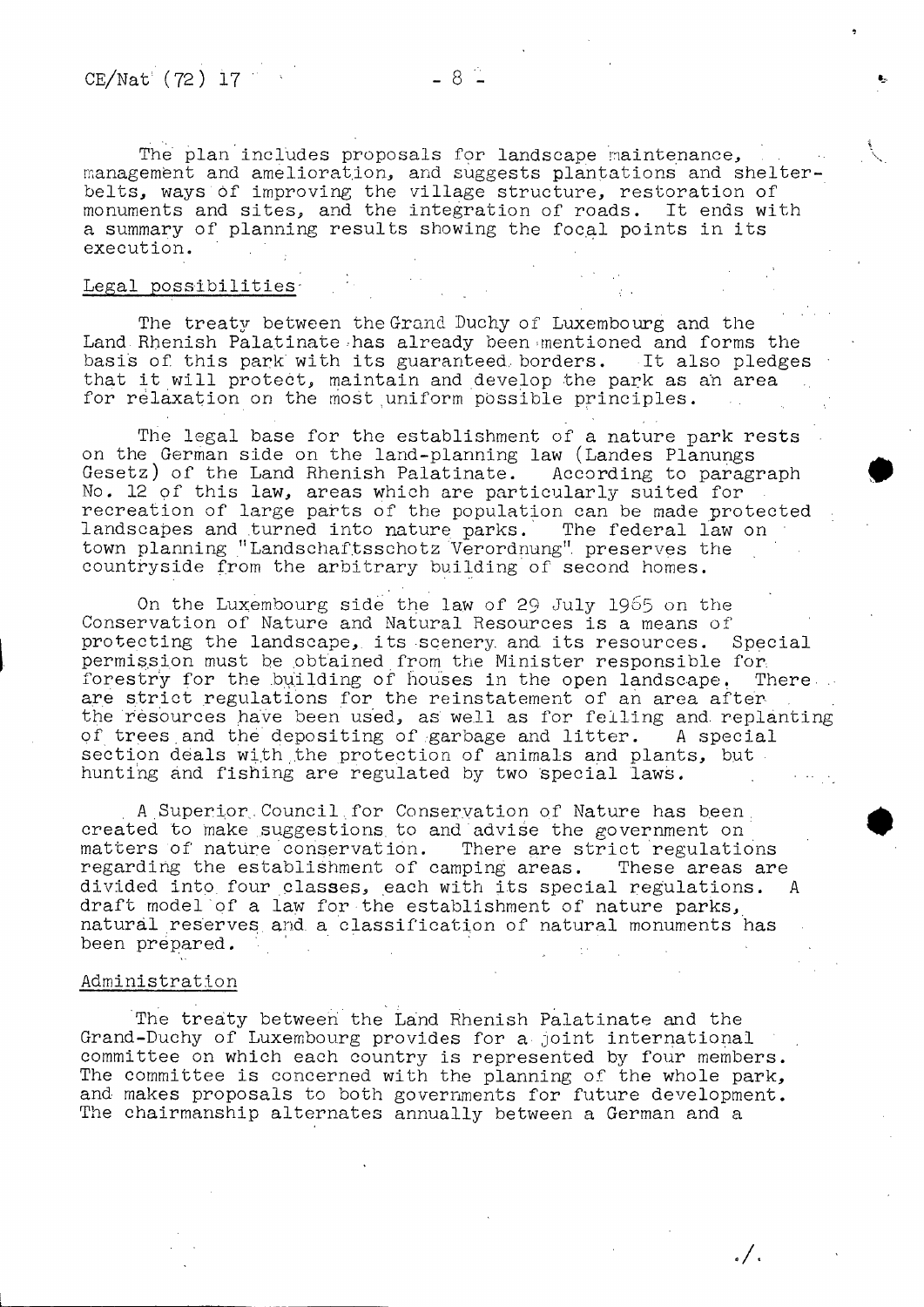$\cdot /$  .

**citizen of Luxembourg. A permanent secretary assures continuity to the administrative work., and the. committee is further supported by two international working parties, one covering the forestry services, the other publicity. These working parties ensure the co-ordination of transfrontier car and pedestrian routes, publication of maps and publicity folders, etc.**

The Luxembourg Administration of Water Resources and **Forests, in co-operation with the Ministry of Tourism ensures management and supervision. On the German side this task is taken over by the "Verein Naturpark Südeifel" assisted by the forestry services.**

#### **RECOMMENDATIONS**

**The European Committee for the Conservation of Rature and Natural Resources should recommend the following:**

- **1. The increased development of the- northern part of the park, which is relatively undeveloped.**
- **2. The enforcement of the existing laws regarding the integration of camping areas in the landscape, unauthorised deposition of garbage, and the building of second homes.**
- **3.** The realisation of the Luxembourg Draft Law on Nature **Parks, Nature Reserves and classification of monuments.**
- **4. The buying, of natural and cultural monuments.**
- 5. The elimination of monocultural forests and their **replacement** by indigenous species.
- **6. The definite delineation and demarcation of the quiet zone. .**
- **7- The display of posters denoting the park rules for the use of the public.**
- **8. The elaboration of the educational active sports ■ facilities of the park.**
- **9. . The development of tourist facilities outside the park boundaries in order to reduce pressure on the park itself.**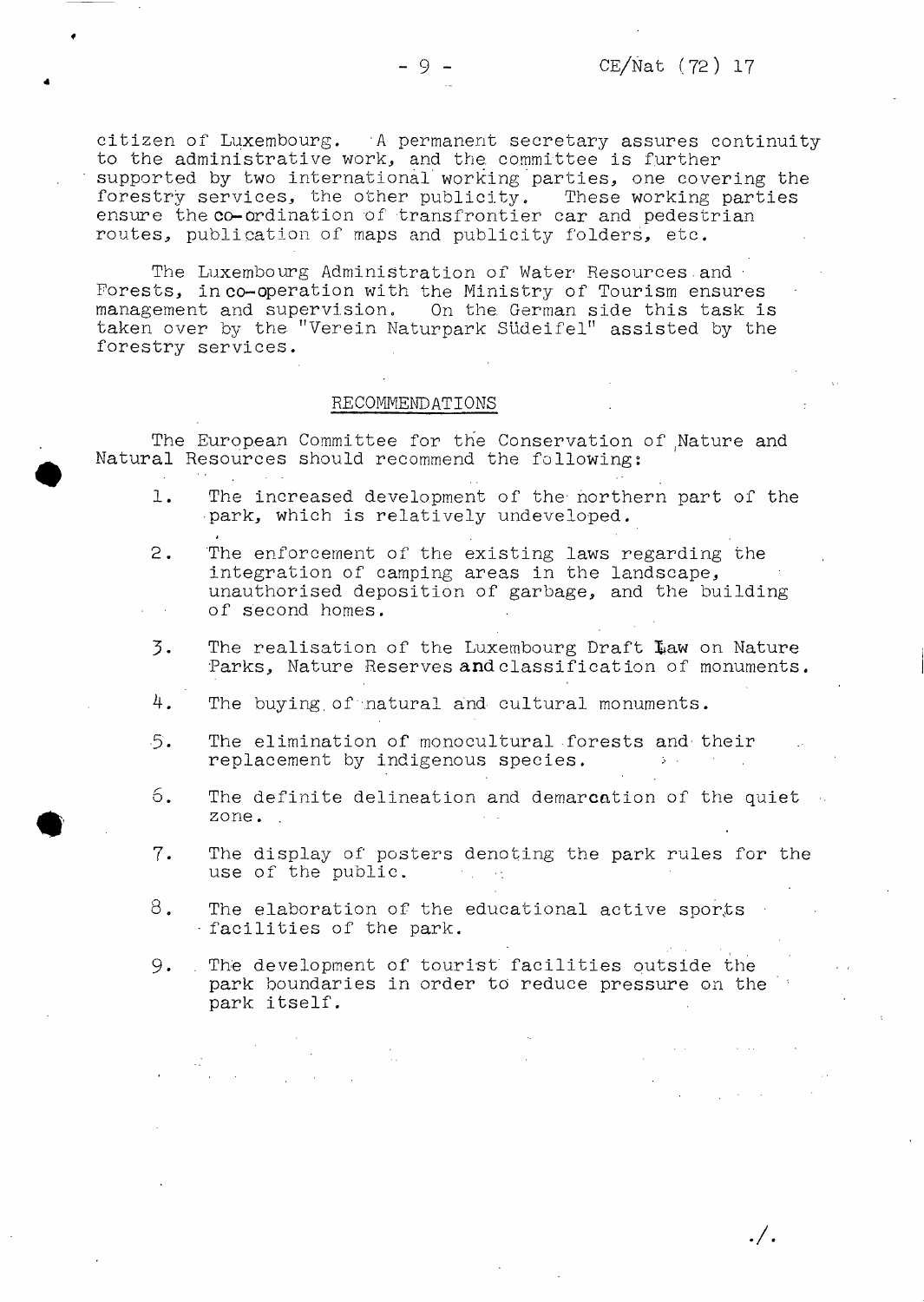#### **CONCLUSIONS**

**For what one.is able to "judge from a two day visit to an area of almost 80, 000 ha, a. very big effort has been made over the whole area of the Nature Park. The people concerned with the Park area are-doing their best to ..guide and direct its development.- The villagers and towns folk take a pride in decorating their houses and gardens to give them the rural holiday look.**

Recent reconstruction in the countryside, such as the **reservoir, has been carefully integrated into the landscape and in a few years' time will hardly be noticed by the visitor.**

**The- scenic landscape, as already mentioned, is highly diversified and of exceptional recreational value; it should be preserved at all costs as it is of primary importance for all of Europe. ' Even though the character of the landscape has been modified by man, it .is rare to find areas of such magnitude and touristic interest largely unspoilt by modern technology, especially, if they are relatively close and easily accessible to urban conglomerations.**

**The vegetation of the area has a distinct scientific interest as has the geological structure.**

**As the whole, the park area is well marked and thè various pathways well posted. Maps of the park which indicate footpaths,** camping sites and other places of interest are available everywhere. **Other educational pamphlets for schools and tourists are available on demand. ..Near Echternach the first educational nature trail has been established, describing trees and forest forms. Near Ernzen we find a little house which contains material for lectures on the natural resources, vegetation, fauna and flora of the area. The game park at Hosingen and the bird, park in Bollendorf were established for educational purposes.**

**The maintenance of the park as can be seen from the Recommendations are not yet perfect everywhere, but it must be remembered that I saw the area at the very end of the season.**

**Given the natural conditions, the legal possibilities, the well developed recreational facilities, and the remarkably well worked out master plans and detail plan serving as a base for development, as described in the \_preceding pages;.**

**Considering that landscapes of such a size, not yet heavily** damaged by civilisation get scarcer and scarcer in Europe and **that nature recreation is needed even more as the population increases and life becomes more hectic;**

. / .